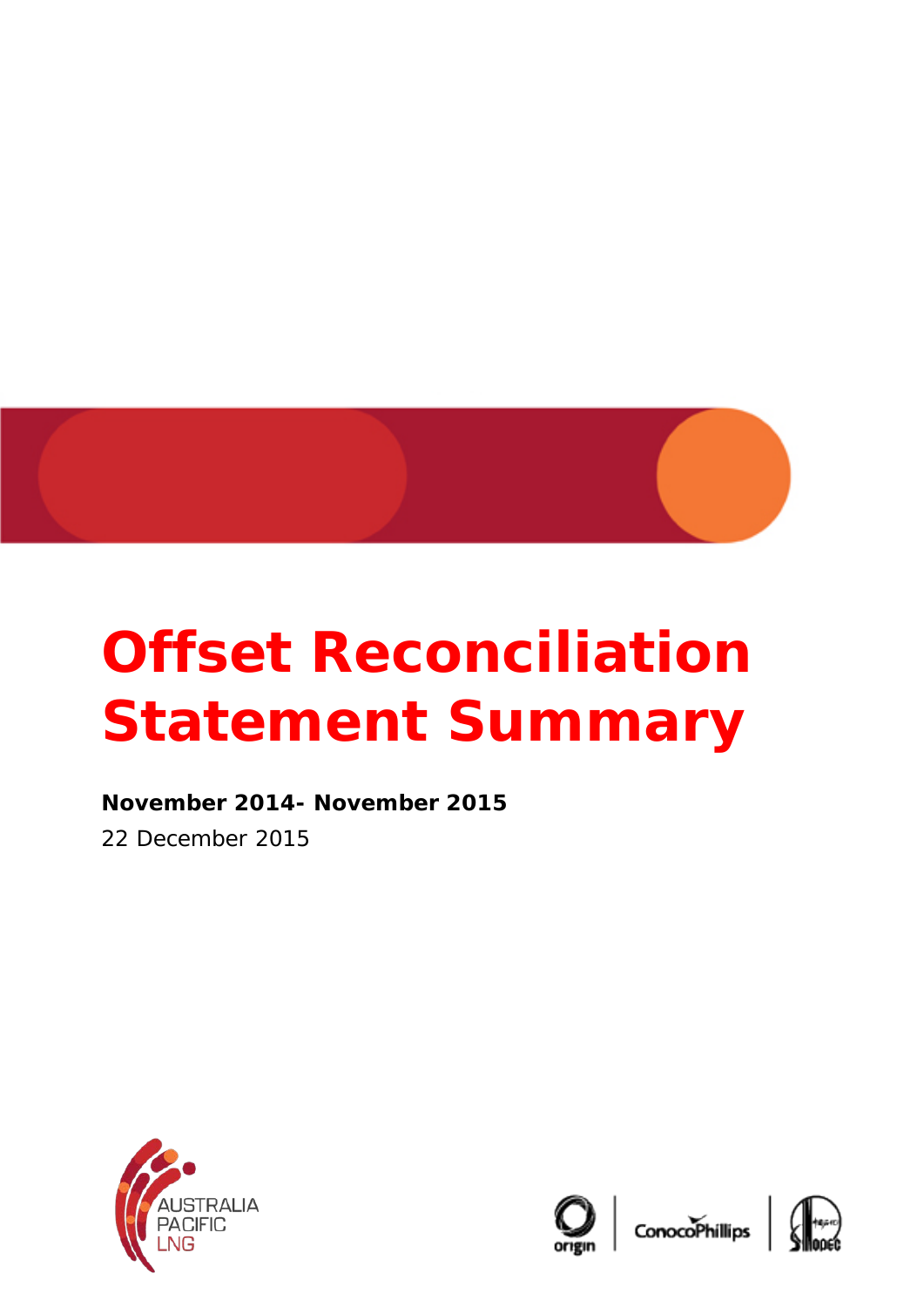Australia Pacific LNG Pty Limited (Australia Pacific LNG) is continuing to deliver environmental offsets to compensate for significant, residual, unavoidable impacts on environmental values resulting from its multibillion dollar, worldclass Coal Seam Gas (CSG) to Liquefied Natural Gas (LNG) export project in Queensland (the Project). Offsets are required for impacts on environmental values including Great Barrier Reef World Heritage values, threatened ecological communities, endangered and of concern remnant and regrowth vegetation, marine habitat, wetlands, watercourses, threatened flora species and habitat for threatened fauna species.

To date Australia Pacific LNG has developed a portfolio of direct land based offsets (upon which planting and land management activities have commenced) and indirect offset solutions, in accordance with the Queensland Government approved Australia Pacific LNG Environmental Offset Strategy.

This summary of the annual Environmental Offset Reconciliation Statement (Q-LNG01-15-RP-1764) details progress made over the 2014-2015 reporting year (November 2014 to November 2015). It also provides a reconciliation of offsets against actual disturbance in accordance with the Queensland Coordinator-General's approval condition Appendix 1, Part 1, Condition 5(3g, h, i and j). This is the third reconciliation statement to be submitted to the Coordinator-General, Queensland Department of Environment and Heritage Protection and the Australian Government Department of the Environment.

Australia Pacific LNG has made substantial progress on its offsets over the 2014-2015 reporting year including:

- Further to the cattle grazing rights being relinguished to the Queensland Government the transfer of freehold allotments is being negotiated as part of a revision of the Curtis Island Environmental Management Precinct Contribution and Maintenance Deed. This deed provides funding for the management of the Monte Christo property and offset proposal
- The leasehold interests over the Dukes Plain property were secured in November 2013. Work continues to legally protect the offset area as a Nature Refuge and in principle support has been gained from the Queensland Government to ideally transition the offset area to National Park. On-ground management of the dedicated offset and rehabilitation areas has commenced. The Dukes Plain Offset and Rehabilitation Area Management Plan was submitted to the Australian Government in December 2014 and the Queensland Government in March 2015. It informs ongoing management of the offset and rehabilitation areas. An identified Natural Grasslands TEC (containing Brigalow and previously considered to be a Brigalow community) is proposed to acquit part of the rehabilitation area requirement. It is considered to be an important ecological area that contributes to the connectivity value of Dukes Plain. This suggestion is currently under review by DotE.
- Origin, on behalf of Australia Pacific LNG, signed an offset agreement with the landowner of the Inverness property to establish a 200 ha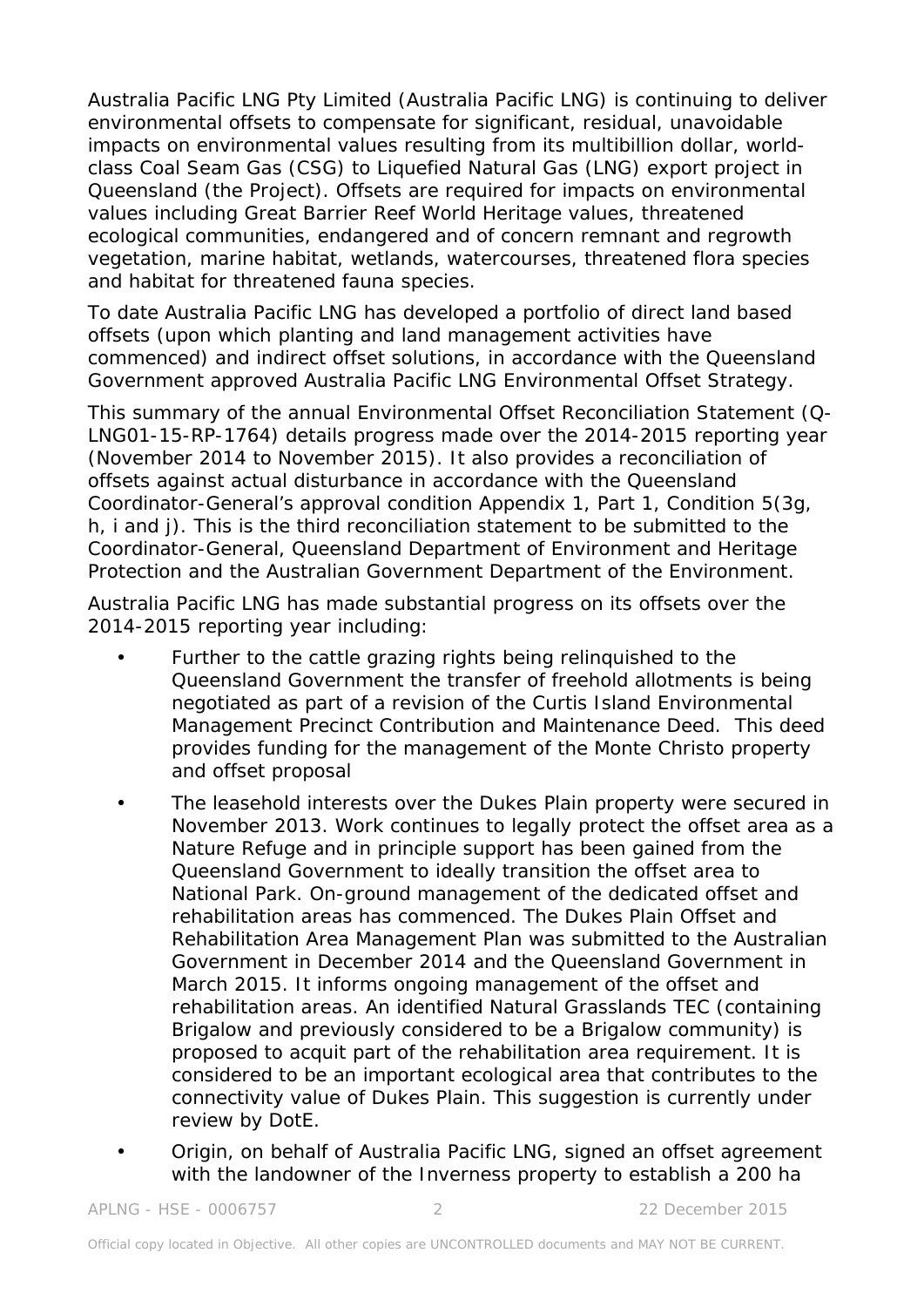offset area for threatened flora species Cycas megacarpa and Acacia pedleyi. In July 2015,309 propagated cycads were planted at the site adding to those translocated the previous year. Approximately 2,000 propagated C. megacarpa individuals are currently being stored at a nursery prior to planting at the Inverness offset area. Ongoing propagation/planting will take into account a 30% mortality rate over the life of the program to ensure a minimum of 1,800 C. megacarpa are successfully established at the offset area. Of the 261 translocated in 2014, 249 were alive at the end of 2015 as were 100% of the 309 planted in 2015.

- Monitoring of the Rutidosus lanata planted at Pinehurst occurred on three occasions. The numbers of plants located were 15 in November 2014, 134 in January 2015 and 29 in September 2015. At Rockwood monitoring of the 1600 plants translocated in September 2014 found 545 plants in January 2015, and 626 in September 2015 Some natural recruitment was observed at Pinehurst. Alternatives to improve success in growth of Rutidosus are being examined along with gathering data to potentially re-list the species. Given Eleocharis blakeana is "Least Concern" no specific management or monitoring will be undertaken for this species. A total of 64 Acacia wardellii were planted at Rockwood in September 2015. Because it's listing is "Near Threatened" and Origin has requested that permit offset obligations be addressed through like for like rehabilitation means that no management plan is being developed.
- An agreement was signed with the Colamba landowner in September 2015 to legally secure an Offset for Brigalow and a wetland. Field surveys confirmed the presence of Brigalow TEC, a palustrine wetland and habitat for the grey snake and rough-collared frog. The offset is to be protected through a Voluntary Declaration under the Vegetation Management Act.

Australia Pacific LNG is continuing to make progress on indirect offset activities. Biodiversity and marine research projects are well underway through the Gas Industry Social & Environmental Research Alliance (GISERA). Projects moving closer to completion in November 2015 are; Priority Threat Identification for Imperilled Species of the Brigalow Belt, Understanding fire ecology of grassy woodlands, An integrated Study of the Gladstone marine system, Ensuring a path to biodiversity offset success through genetic studies of Rutidosus lanata, Examining habitat selection and means of long term persistence of two species.

Australia Pacific LNG has provided financial contributions toward.

- A long term turtle management plan elements of which are being established through LNG proponent co-operation
- Further water mouse surveys were completed in 2015 but no mice were recorded
- A fishway at the Condamine weir was completed in late 2015. Initial evidence is that the structure is being used by fish.

APLNG - HSE - 0006757 3 22 December 2015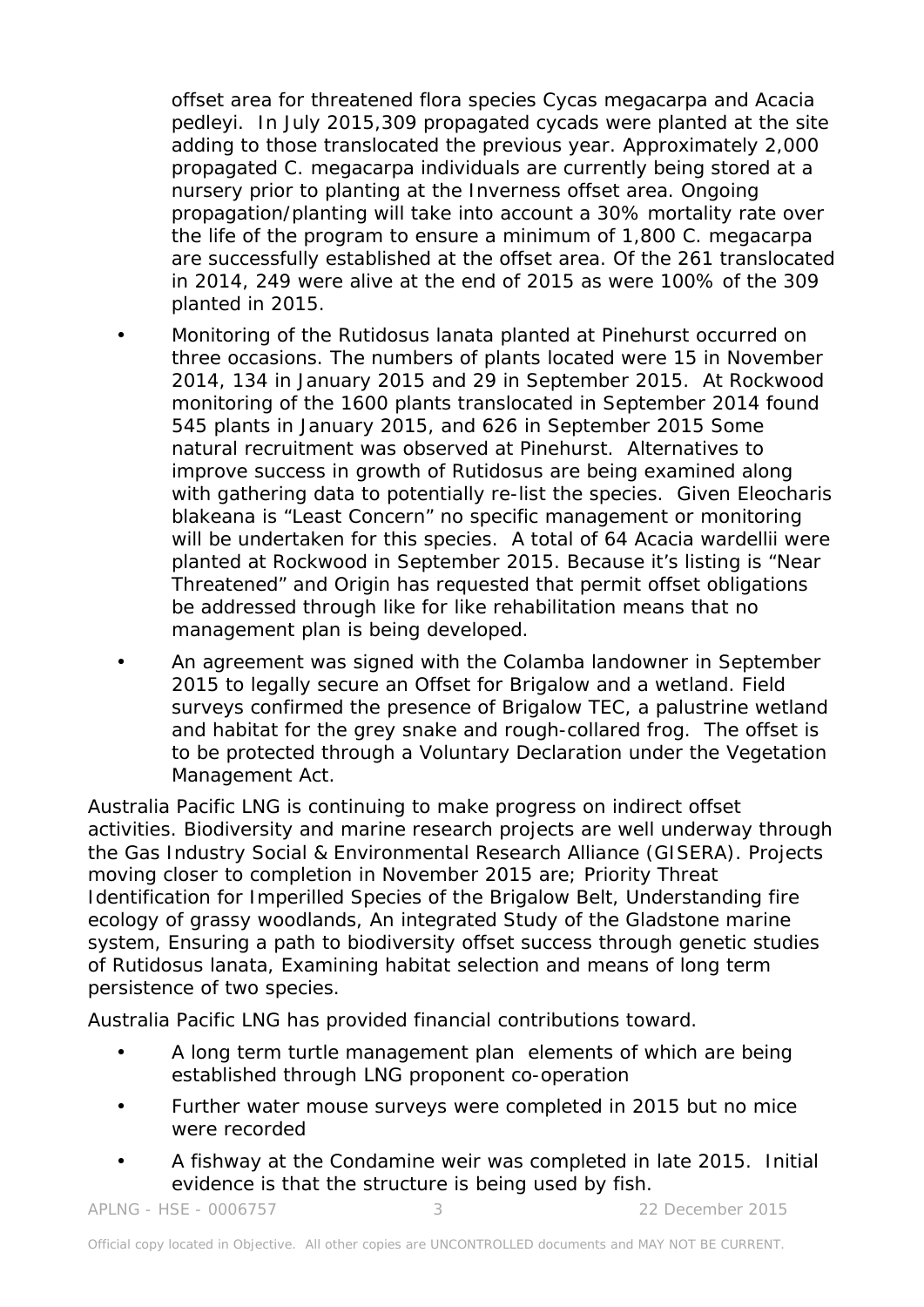• Contribution was again made to the Fitzroy River Turtle nest protection project undertaken in late 2015.

Over the last reporting year substantial progress has been in the extensive portfolio of direct and indirect offsets to compensate for significant, residual, unavoidable Project impacts on environmental values.

Planned progress over the next 12 months includes:

- Finalising the legal protection of the Dukes Plain, and Colamba offset areas.
- Refining the reconciliation of remaining Project offset requirements.
- Planning and implementing management of existing offset locations.
- Considering effective and ecologically beneficial approaches to compensating for significant, residual impacts on threatened fauna habitat.
- Resolving the acquittal of ooline and determining the way forward with Rutidosus lanata

Following completion of legal protection of direct land based offsets identified as part of Australia Pacific LNG's portfolio, on ground offset implementation and management will be conducted in accordance with offset area management plans for each site. Substantial funds have been allocated for each direct offset for management of the life of each offset.

Origin continues to work towards quantifying remaining Project offset requirements and providing appropriate offset solutions, direct or indirect, to compensate for impacts on environmental values and achieving beneficial ecological outcomes for the environment.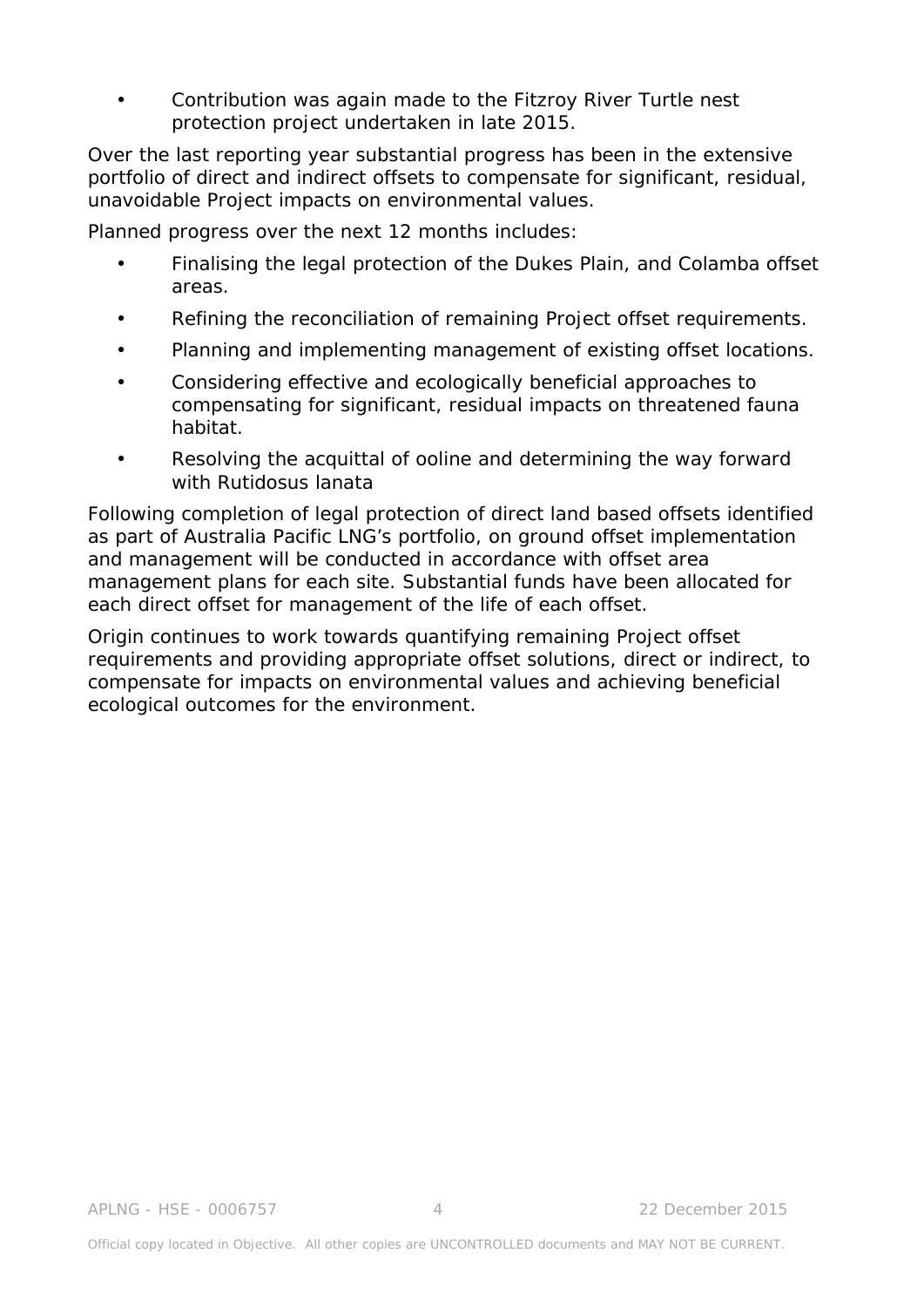## Table 1: Summary of predicted and actual impacts on environmental values and corresponding offset requirements

| Environmental value requiring offset |                    |                                                      |                            |          | Predicted                  | <b>Offset</b>                                        | <b>Offset</b>                        |  |
|--------------------------------------|--------------------|------------------------------------------------------|----------------------------|----------|----------------------------|------------------------------------------------------|--------------------------------------|--|
| Value                                | <b>Detail</b>      | <b>Status</b>                                        |                            |          | offset                     | requirement                                          | requirement (to                      |  |
|                                      |                    | Cth <sup>2</sup>                                     | State $3$                  | Unit     | requirement <sup>1</sup>   | to date                                              | $date) - grouped$<br>by offset value |  |
| Great Barrier Reef World             |                    | World                                                | $\overline{\phantom{a}}$   | ha       | $1,153 +$                  | $1188.5 +$                                           | $1188.5 +$                           |  |
| Heritage Area                        |                    | Heritage                                             |                            |          | indirect offset            | indirect offset <sup>4</sup>                         | indirect offset                      |  |
|                                      |                    |                                                      |                            |          |                            |                                                      | 324.27                               |  |
| <b>Brigalow TEC</b>                  |                    | E                                                    | $\overline{\phantom{a}}$   | ha       | 1000.2                     | 324.27                                               | (30% remnant,<br>70% HVR &           |  |
|                                      |                    |                                                      |                            |          |                            |                                                      | regrowth)                            |  |
| Semi-evergreen vine                  |                    | E                                                    | $\overline{\phantom{a}}$   | ha       | 41.36                      | 14.72                                                | 14.72                                |  |
| thicket TEC                          |                    |                                                      |                            |          |                            |                                                      |                                      |  |
| Brigalow and SEVT                    |                    | E                                                    | $\overline{\phantom{a}}$   | ha       | 1,209.67 (incl.<br>remnant | 1,209.67                                             | 1,209.67<br>(incl. remnant           |  |
| Rehabilitation Area offset           |                    |                                                      |                            |          | and/or HVR)                |                                                      | and/or HVR)                          |  |
|                                      | 11.4.12            | $\blacksquare$                                       | E                          | ha       | 6.6                        | 0.30                                                 |                                      |  |
| <b>BVG 17a</b>                       | 11.12.17           | $\mathcal{L}^{\mathcal{A}}$                          | E                          | ha       | $\sim$                     | 0.32                                                 | 0.62                                 |  |
|                                      | 11.12.21           | $\overline{\phantom{a}}$                             | $\mathsf E$                | ha       | 0.02                       | $\overline{\phantom{a}}$                             |                                      |  |
|                                      | 11.3.1             | $\overline{\phantom{a}}$                             | E                          | ha       | 11.3                       | 0.86                                                 |                                      |  |
| <b>BVG 25a</b>                       | 11.4.3<br>11.4.7   | $\overline{\phantom{a}}$<br>$\overline{\phantom{a}}$ | $\mathsf E$<br>E           | ha<br>ha | 33.1<br>3.4                | 7.34<br>$\overline{\phantom{a}}$                     | 53.52                                |  |
|                                      | 11.4.10            | $\overline{\phantom{a}}$                             | $\mathsf E$                | ha       | $\overline{\phantom{a}}$   | 2.16                                                 |                                      |  |
|                                      | 11.9.5             | $\overline{\phantom{a}}$                             | E                          | ha       | 126.4                      | 43.16                                                |                                      |  |
|                                      | 11.9.6             | $\overline{\phantom{a}}$                             | $\mathsf E$                | ha       | 0.1                        | $\overline{a}$                                       |                                      |  |
| BVG 7a                               | 11.11.18           | $\overline{\phantom{a}}$                             | E                          | ha       | $\sim$                     | 0.48                                                 | 0.48                                 |  |
| <b>BVG 17a</b>                       | 11.12.17           | $\overline{\phantom{a}}$                             | E                          | ha       | 9.2                        | 4.04                                                 | 9.00                                 |  |
|                                      | 11.4.12            | $\overline{\phantom{a}}$                             | E                          | ha       | 2.2                        | 4.96                                                 |                                      |  |
|                                      | 11.12.21<br>11.4.3 | $\overline{\phantom{a}}$<br>$\overline{\phantom{a}}$ | $\mathsf E$<br>E           | ha<br>ha | $\circlearrowright$<br>1.9 | $\overline{a}$<br>13.54                              |                                      |  |
| <b>BVG 25a</b>                       | 11.4.10            | $\overline{\phantom{a}}$                             | $\mathsf E$                | ha       | $\sim$                     | 1.44                                                 | 45.70                                |  |
|                                      | 11.9.1             | $\overline{\phantom{a}}$                             | E                          | ha       | 2.1                        |                                                      |                                      |  |
|                                      | 11.9.5             | $\overline{\phantom{a}}$                             | E                          | ha       | 12.5                       | 30.72                                                |                                      |  |
| BVG 7a                               | 11.11.18           | $\mathcal{L}^{\mathcal{A}}$                          | E                          | ha       | 0.6                        |                                                      |                                      |  |
| Unknown                              | Unknown            | $\overline{\phantom{a}}$                             | E                          | ha       | $\overline{\phantom{a}}$   | 10.80                                                | 10.80                                |  |
| <b>BVG 13c - SEQ</b><br>bioregion    | 12.11.14           | $\overline{a}$                                       | OC                         | ha       | 84.6                       | 85.32                                                | 85.32                                |  |
| BVG 16c - Brigalow Belt              | 11.3.3             | $\mathcal{L}^{\mathcal{L}}$                          | OC                         | ha       | 2.7                        | 0.68                                                 |                                      |  |
| bioregion                            | 11.3.4             | $\overline{\phantom{m}}$                             | OC                         | ha       | 31.5                       | 14.94                                                | 15.62                                |  |
| <b>BVG 16c - SEQ</b>                 | 12.3.11            | $\sim$                                               | ОC                         | ha       | 56.4                       | 56.44                                                | 56.44                                |  |
| bioregion                            |                    |                                                      |                            |          |                            |                                                      |                                      |  |
|                                      | 11.3.2             | $\mathbb{L}$                                         | OC<br>OC                   | ha       | 171.1                      | 41.82                                                |                                      |  |
| <b>BVG 17a</b>                       | 11.5.13<br>11.9.7  | $\overline{\phantom{a}}$<br>$\overline{\phantom{a}}$ | <b>OC</b>                  | ha<br>ha | $\sim$<br>14.7             | 1.38<br>13.38                                        | 57.98                                |  |
|                                      | 11.9.7a            | $\overline{\phantom{m}}$                             | OC                         | ha       | $\overline{\phantom{a}}$   | 1.40                                                 |                                      |  |
| <b>BVG 17b</b>                       | 11.11.10           | $\overline{\phantom{a}}$                             | <b>OC</b>                  | ha       | $\mathbf 1$                | $\overline{\phantom{a}}$                             | $\sim$                               |  |
| <b>BVG 25a</b>                       | 11.3.17            | $\blacksquare$                                       | OC                         | ha       | 39.6                       | 0.08                                                 | 11.18                                |  |
|                                      | 11.9.10            | $\mathbb{L}$                                         | OC                         | ha       | 16.9                       | 11.10                                                |                                      |  |
|                                      | 11.9.4             | $\overline{\phantom{a}}$                             | OC<br><b>OC</b>            | ha<br>ha | 0.8                        | 3.20                                                 |                                      |  |
| BVG 7a                               | 11.9.4a<br>11.9.4b | $\overline{\phantom{a}}$<br>$\overline{\phantom{a}}$ | <b>OC</b>                  | ha       | 6.8<br>1.9                 | $\overline{\phantom{a}}$<br>$\overline{\phantom{a}}$ | 3.74                                 |  |
|                                      | 11.10.8            | $\overline{\phantom{a}}$                             | $_{\rm OC}$                | ha       | $\overline{\phantom{a}}$   | 0.54                                                 |                                      |  |
|                                      | 11.3.3             | $\overline{\phantom{a}}$                             | $_{\rm OC}$                | ha       | 1.3                        | 2.46                                                 |                                      |  |
| <b>BVG 16c</b>                       | 11.3.4             | $\overline{\phantom{a}}$                             | $_{\rm OC}$                | ha       | 38.2                       | 0.62                                                 | 3.08                                 |  |
| <b>BVG 17a</b>                       | 11.3.2             | $\overline{\phantom{m}}$                             | OC                         | ha       | 13.9                       | 9.50                                                 | 22.98                                |  |
|                                      | 11.9.7             | $\Box$                                               | $_{\rm OC}$                | ha       | 20.9                       | 13.48                                                |                                      |  |
| <b>BVG 25a</b>                       | 11.9.10<br>11.9.4  | $\overline{\phantom{m}}$<br>$\overline{\phantom{a}}$ | $_{\rm OC}$<br>$_{\rm OC}$ | ha<br>ha | 4.1<br>$\sim$              | 0.62<br>0.24                                         | 0.62                                 |  |
| BVG 7a                               | 11.9.4a            | $\overline{\phantom{a}}$                             | $_{\rm OC}$                | ha       | 2.9                        |                                                      | 0.24                                 |  |
| BVG 13c                              | 11.9.9b            | $\sim$                                               | $_{\rm OC}$                | ha       | $\overline{\phantom{a}}$   | 5.58                                                 | 5.58                                 |  |
| Unknown                              | Unknown            | $\overline{\phantom{a}}$                             | OC                         | ha       | $\overline{\phantom{a}}$   | 33.64                                                | 33.64                                |  |
| Threshold RE 11.5.5                  |                    |                                                      | LC                         |          |                            |                                                      |                                      |  |
| (remnant)                            | 11.5.5             | $\overline{\phantom{a}}$                             | (threshol                  | ha       | Indirect offset            |                                                      | Indirect offset                      |  |
| Threshold RE 11.5.5                  | 11.5.5             | $\blacksquare$                                       | d)<br>LC                   | ha       | Indirect offset            |                                                      | Indirect offset                      |  |
|                                      |                    |                                                      |                            |          |                            |                                                      |                                      |  |
|                                      |                    |                                                      |                            |          |                            |                                                      |                                      |  |

<span id="page-4-0"></span><sup>1</sup> Offset strategy & Federal Approval conditions

 $^2$  Commonwealth status is based on the EPBC Act - Endangered (E), Vulnerable (V), Migratory, Marine, Migratory / Marine (M/M) or Cetacean. <sup>3</sup> State status is based on various Acts depending on the environmental value. REs are based on the conservation status listed under the *Vegetation* 

<span id="page-4-2"></span><span id="page-4-1"></span>*Management Act 1999* – Endangered (E), Of Concern (OC), Least concern (LC); Marine habitat values are protected under the *Fisheries Act 1994*; fauna and flora are listed under the *Nature Conservation Act 1992* – Endangered (E), Vulnerable (V), Near Threatened (NT) and Special Least Concern (SLC). <sup>4</sup> World Heritage impacts for the Pipeline component of the Project were not outlined in the Offset Strategy.

<span id="page-4-3"></span>

APLNG - HSE - 0006757 5 22 December 2015

Official copy located in Objective. All other copies are UNCONTROLLED documents and MAY NOT BE CURRENT.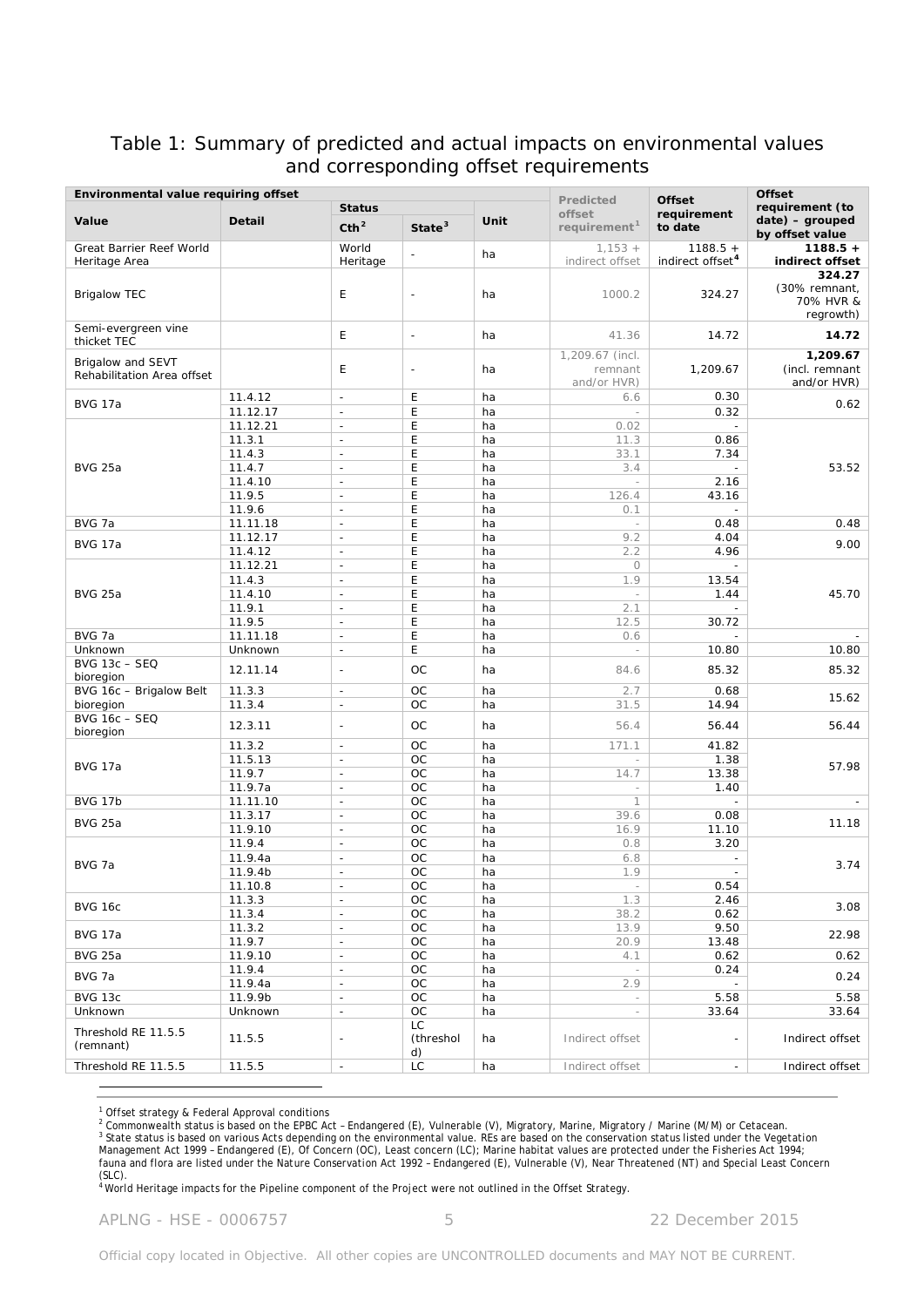| Environmental value requiring offset                                                                                       |                                      |                                   |                    |                | Predicted                                                                              | <b>Offset</b>                      | <b>Offset</b>                                           |
|----------------------------------------------------------------------------------------------------------------------------|--------------------------------------|-----------------------------------|--------------------|----------------|----------------------------------------------------------------------------------------|------------------------------------|---------------------------------------------------------|
| Value                                                                                                                      | <b>Detail</b>                        | <b>Status</b><br>Cth <sup>2</sup> | State <sup>3</sup> | Unit           | offset<br>requirement <sup>1</sup>                                                     | requirement<br>to date             | requirement (to<br>$date)$ – grouped<br>by offset value |
| (regrowth)                                                                                                                 |                                      |                                   | (threshol<br>d)    |                |                                                                                        |                                    |                                                         |
| Mangroves                                                                                                                  | (includes RE<br>11.1.4, 12.1.3)      | $\overline{a}$                    | <b>Fisheries</b>   | ha             | 6.14                                                                                   | 6.49                               |                                                         |
| Saltpan                                                                                                                    | (includes RE<br>11.1.2, 12.1.2)      |                                   | Fisheries          | ha             | 39.01 (plus<br>75.78 ha<br>replacement<br>for seagrass<br>and sub-tidal)               | 39.02                              | 82.72                                                   |
| Marine environments containing seagrass                                                                                    |                                      | $\overline{\phantom{a}}$          | <b>Fisheries</b>   | ha             |                                                                                        | 15.89                              |                                                         |
| Sub-tidal areas (bare substrate)                                                                                           |                                      | $\overline{\phantom{a}}$          | <b>Fisheries</b>   | ha             | $\overline{\phantom{a}}$                                                               | 21.32                              |                                                         |
| Referrable Wetlands - refer to Table 2 for<br>definitions used.<br>Wetlands of High and General Ecological<br>Significance |                                      | $\overline{\phantom{a}}$          | $\overline{a}$     | ha             | 102.08                                                                                 | 3.71                               | 3.71                                                    |
| Watercourse crossings (stream order 3 and<br>above) – Fitzroy catchment & Murray Darling<br>Downs                          |                                      | $\overline{a}$                    | <b>Fisheries</b>   | #<br>crossings | Indirect offset                                                                        |                                    | Indirect offset                                         |
| Eastern curlew<br>(Numenius<br>madagascariensis)                                                                           |                                      | CE, M/M                           | V                  | ha             | 78.02                                                                                  | 78.04                              |                                                         |
| Whimbrel (Numenius<br>phaeopus)                                                                                            |                                      | Migratory                         | <b>SLC</b>         | ha             | 78.02                                                                                  |                                    | 78.04                                                   |
| Red-necked Stint<br>(Calidris ruficollis)                                                                                  |                                      | Migratory                         | <b>SLC</b>         | ha             | 78.02                                                                                  | $\overline{a}$                     |                                                         |
| Beach stone-curlew<br>(Esacus magnirostris)                                                                                |                                      | Marine                            | $\vee$             | ha             | 78.02                                                                                  | 78.04                              |                                                         |
| Dugong (Dugong dugon)                                                                                                      |                                      | Migratory                         | $\vee$             | ha             | 31.78                                                                                  | 31.78                              |                                                         |
| Green turtles (Chelonia<br>mydas)                                                                                          |                                      | $\vee$                            | $\vee$             | ha             | 31.78                                                                                  | 31.78                              | 31.78                                                   |
| The Australian snubfin<br>dolphin (Orcaella<br>heinsohni)                                                                  |                                      |                                   | <b>NT</b>          | ha             | 31.78                                                                                  | 31.78                              |                                                         |
| Loggerhead turtles<br>(Caretta caretta)                                                                                    |                                      | E                                 | E                  | ha             | $44 + indirect$<br>offset \$150k<br>(Long term<br>Marine Turtle<br>Management<br>Plan) | 42.64                              | 42.64                                                   |
| Indo-Pacific humpback<br>dolphin (Sousa<br>chinensis)                                                                      |                                      | Migratory                         | NT                 | ha             | 44                                                                                     | 42.64                              |                                                         |
| Bottlenose dolphin<br>(Tursiops aduncus)                                                                                   |                                      | $\overline{\phantom{a}}$          | <b>NT</b>          | ha             | 44                                                                                     | 42.64                              |                                                         |
|                                                                                                                            |                                      | $\sqrt{ }$                        | V                  | ha             | 1,548.44                                                                               | 359.40                             | 359.40 (incl. EH                                        |
| Brigalow scaly-foot<br>(Paradelma orientalis)                                                                              | Essential habitat<br>(VM Act)        |                                   | $\vee$             | ha             | 60.14                                                                                  | 19.78                              | offset currently<br>19.78 ha)                           |
| Death adder<br>(Acanthophis<br>antarcticus)                                                                                |                                      | $\overline{\phantom{a}}$          | $\vee$             | ha             | 476                                                                                    | 245.56                             | 245.56                                                  |
| Dunmall's snake (Furina<br>dunmalli)                                                                                       |                                      | $\vee$                            | V                  | ha             | 524.98                                                                                 | 135.52                             | 135.52                                                  |
| Golden-tailed gecko<br>(Strophurus taenicauda)                                                                             |                                      | $\overline{\phantom{a}}$          | NT                 | ha             | 1,458                                                                                  | 729.74                             | 729.74 (incl. EH<br>offset currently                    |
|                                                                                                                            | <b>Essential habitat</b><br>(VM Act) |                                   | NT                 | ha             | 58.62                                                                                  | 0.56                               | $0.56$ ha)                                              |
| Grey snake (Hemiaspis<br>damelii)                                                                                          |                                      | $\sim$                            | E                  | ha             | 86                                                                                     | 45.42                              | 45.42                                                   |
| Woma (Aspidites                                                                                                            |                                      | $\blacksquare$                    | <b>NT</b>          | ha             | 632                                                                                    | 413.30                             | 413.30 (incl. EH if                                     |
| ramsayi)                                                                                                                   | <b>Essential habitat</b><br>(VM Act) |                                   | <b>NT</b>          | ha             | 0                                                                                      | $\frac{1}{2}$                      | disturbed in the<br>future)                             |
| Yakka skink (Egernia<br>rugosa)                                                                                            |                                      | V                                 | V                  | ha             | 146.88                                                                                 | 144.94                             | 144.94                                                  |
| Pale imperial hairstreak<br>(Jalmenus eubulus)                                                                             | Essential habitat                    | $\blacksquare$                    | V<br>$\vee$        | ha<br>ha       | 47.02<br>1.72                                                                          | 318.64<br>$\overline{\phantom{a}}$ | 318.64 (incl. EH if<br>disturbed in the                 |
| Rough frog (Cyclora-                                                                                                       | (VM Act)                             | $\overline{a}$                    | <b>NT-LC</b>       | ha             | 82.34                                                                                  | 338.62                             | future)<br>338.62                                       |
| verrucosa)<br>Eastern osprey (Pandion<br>cristatus)                                                                        |                                      | M/M                               | $\overline{a}$     | ha             |                                                                                        | 3.02                               | 3.02                                                    |
| Glossy-black cockatoo<br>(Calyptorhynchus                                                                                  | Brigalow<br>habitat; Habitat         |                                   | $\vee$             | ha             | 44                                                                                     | 234.46                             | 234.46                                                  |

APLNG - HSE - 0006757 6 6 22 December 2015

Official copy located in Objective. All other copies are UNCONTROLLED documents and MAY NOT BE CURRENT.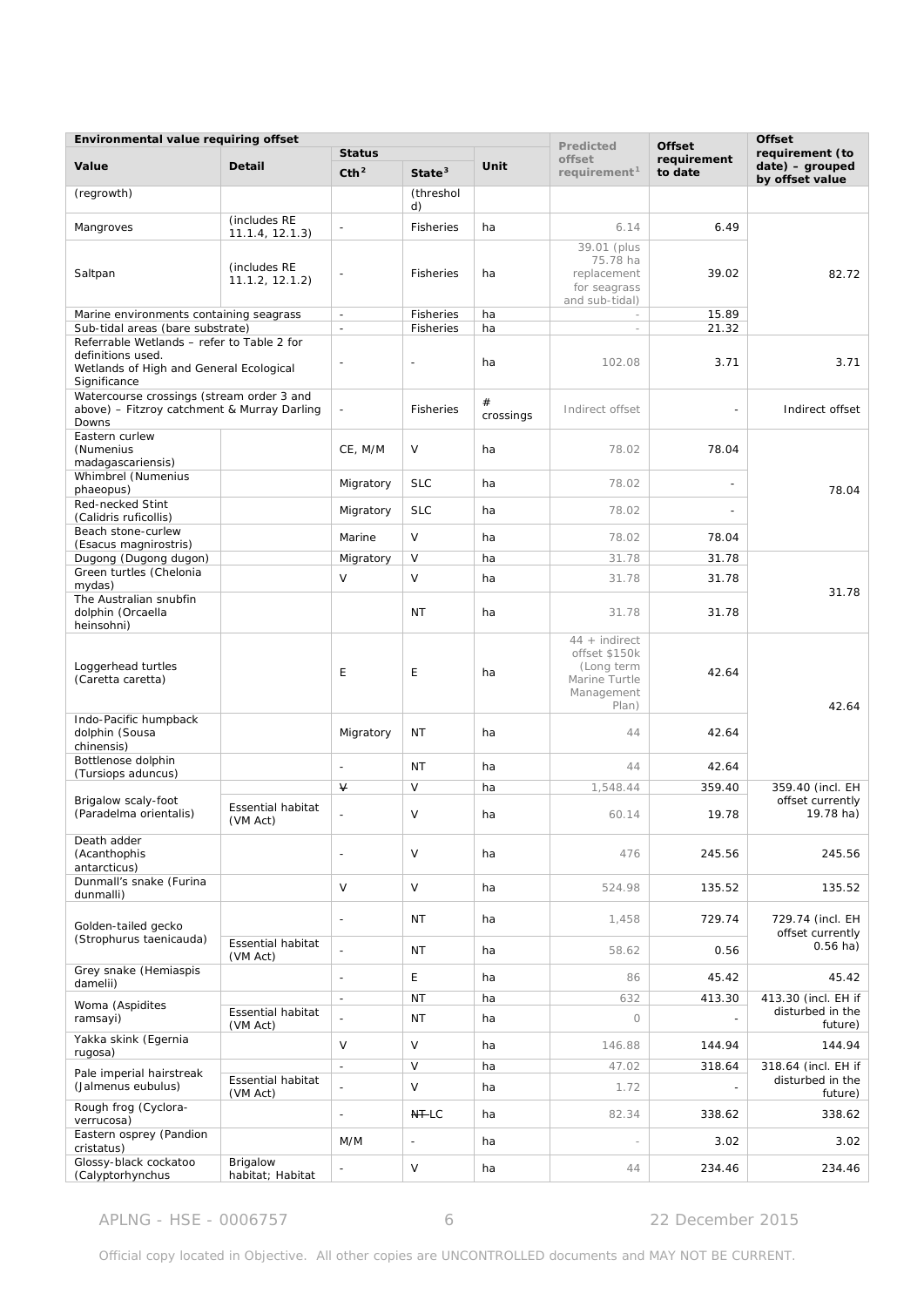| Environmental value requiring offset                                 |                                              |                          |                          |                      |                                     | <b>Offset</b><br><b>Offset</b> |                                                                             |
|----------------------------------------------------------------------|----------------------------------------------|--------------------------|--------------------------|----------------------|-------------------------------------|--------------------------------|-----------------------------------------------------------------------------|
|                                                                      |                                              | <b>Status</b>            |                          |                      | Predicted<br>offset                 | requirement                    | requirement (to                                                             |
| Value                                                                | <b>Detail</b>                                | Cth <sup>2</sup>         | State <sup>3</sup>       | Unit                 | requirement <sup>1</sup>            | to date                        | $date) - grouped$<br>by offset value                                        |
| lathami)                                                             | with feed trees                              |                          |                          |                      |                                     |                                |                                                                             |
| Rainbow bee-eater<br>(Merops ornatus)                                |                                              | M/M                      | $\overline{a}$           | ha                   |                                     | 116.10                         | 116.10                                                                      |
| Red goshawk<br>(Erythrotriorchis<br>radiatus)                        |                                              | V                        | E                        | ha                   |                                     | 12.68                          | 12.68                                                                       |
| Rufous fantail (Rhipidura<br>rufifrons)                              |                                              | M/M                      | $\overline{\phantom{a}}$ | ha                   | $\overline{\phantom{a}}$            | 4.46                           | 4.46                                                                        |
| Satin flycatcher (Myiagra<br>cyanoleuca)                             |                                              | M/M                      | $\overline{a}$           | ha                   |                                     | 2.10                           | 2.10                                                                        |
| Squatter pigeon                                                      |                                              | V                        | V                        | ha                   | $\overline{\phantom{a}}$            | 220.22                         | 220.22 (incl. EH                                                            |
| (Geophaps scripta<br>scripta)                                        | <b>Essential habitat</b><br>(VM Act)         |                          | $\vee$                   | ha                   |                                     | 13.46                          | offset currently<br>13.46 ha)                                               |
| White-bellied sea eagle<br>(Haliaeetus leucogaster)                  |                                              | M/M                      | $\overline{a}$           | ha                   | $\overline{a}$                      | 3.02                           | 3.02                                                                        |
| White-throated<br>needletail (Hirundapus<br>caudacutus) <sup>5</sup> |                                              | M/M                      | $\overline{a}$           | ha                   |                                     |                                | No significant, residual impact<br>proposed                                 |
| Coastal sheathtail Bat<br>(Taphozous australis)                      | <b>Essential habitat</b><br>(VM Act)         |                          | <b>V-NT</b>              | ha                   | 18.7                                | 8.96                           | 8.96                                                                        |
|                                                                      |                                              | $\vee$                   | V                        | ha                   | $\sim$                              | 56.22                          | 56.22 (incl.                                                                |
| Koala (Phascolarctos<br>cinereus)                                    | <b>Essential habitat</b><br>(VM Act)         | ÷,                       | $\vee$                   | ha                   | 56.22                               | 56.22                          | 56.22 ha offset for<br>impact on species<br>essential habitat) <sup>6</sup> |
| Large-eared pied bat                                                 |                                              | $\vee$                   | $\vee$                   | ha                   | $\sim$                              | 84.34                          | 84.34 (incl. EH if                                                          |
| (Chalinolobus dwyeri)                                                | <b>Essential habitat</b><br>(VM Act)         |                          | $\vee$                   | ha                   | 4.2                                 |                                | disturbed in the<br>future)                                                 |
| Northern quoll<br>(Dasyurus hallucatus) <sup>7</sup>                 |                                              | E                        | $\overline{a}$           | ha                   |                                     |                                | No significant, residual impact<br>proposed                                 |
| South-eastern long-                                                  |                                              | $\vee$                   | V                        | ha                   | $\overline{\phantom{a}}$            | 198.20                         | 198.20 (incl. EH                                                            |
| eared bat (Nyctophilus<br>corbeni)                                   | <b>Essential habitat</b><br>(VM Act)         |                          | $\vee$                   | ha                   | 2.27                                | 6.10                           | offset 6.10 ha)                                                             |
| Water mouse (Xeromys<br>myoides)                                     |                                              | $\vee$                   | $\vee$                   | ha                   | 33.6                                | 37.40                          | 37.40                                                                       |
| Murray cod<br>(Maccullochella peelii)                                | # water<br>crossings of<br>potential habitat | V                        | $\overline{a}$           | $^{\#}$<br>crossings |                                     | Indirect offset                | Indirect offset                                                             |
| Fitzroy River turtle<br>(Rheodytes leukops)                          | # water<br>crossings of<br>potential habitat | V                        | V                        | $^{\#}$<br>crossings | $\overline{\phantom{a}}$            | Indirect offset                | Indirect offset                                                             |
| Acacia pedleyi (Pedley's                                             |                                              |                          | V                        | $ha/\#$<br>plants    | 24.5 ha                             | 8,050 plants                   | 8,050 plants (will<br>incl. EH offset<br>currently 25.49)                   |
| wattle)                                                              | <b>Essential habitat</b><br>(VM Act)         |                          | V                        | ha                   | 28.84                               | 25.49                          |                                                                             |
| Acacia chinchillensis<br>(Chinchilla wattle)                         | <b>Essential habitat</b><br>(VM Act)         |                          | $\vee$                   | ha                   | 30.36                               |                                |                                                                             |
| Acacia tenuinervis (scrub<br>wattle) <sup>8</sup>                    |                                              |                          | LC                       | $#$ plants           |                                     |                                | No offset required                                                          |
| Acacia wardellii (Thomby<br>Range wattle)                            |                                              | $\overline{\phantom{a}}$ | <b>∀ NT</b>              | $#$ plants           |                                     | 577 plants                     | 577 plants                                                                  |
| Cadellia pentasylis<br>(ooline)                                      |                                              | V                        | V                        | $#$ plants           | To be offset if<br>impacted         | 3.5 plants                     | 4 plants                                                                    |
| Cycas megacarpa<br>(Large-fruited zamia)                             |                                              | Ε                        | E                        | $#$ plants           | 141 (Up to<br>2,340<br>individuals) | 1752 plants                    | 1,800 plants $9$<br>(min. size 141 ha;<br>will incl. EH offset              |
|                                                                      | Essential habitat<br>(VM Act)                |                          | E                        | ha                   | 30                                  | 24.75                          | - currently 24.75<br>ha)                                                    |
| Desmodium                                                            | Essential habitat                            | $\blacksquare$           | LC                       | ha                   | 1.02                                | $\overline{\phantom{a}}$       | $\sim$                                                                      |

<span id="page-6-0"></span><sup>5</sup> Based the species very general habitat requirements and large distribution range, it is unlikely that the Project will have a significant, residual

<span id="page-6-1"></span>impact on potential habitat for white throated needle tail.<br><sup>6</sup> The koala (combined populations of Queensland, New South Wales and the Australia Capital Territory) was listed as vulnerable under the EPBC Act on 27 April 2012 and vulnerable under the NC Act in June 2015. These listings occurred after the Queensland and Australian Governments approved the Project, and therefore offsets are not required for impacts on this species in the Brigalow Belt bioregion. Note that the Koala in South East Queensland bioregion was listed as vulnerable under the NC Act at the time the Project was approved, and therefore offsets are required for impacts on this species in the South East Queensland bioregion (i.e. resulting from the LNG facility, and a small section of the main pipeline).<br><sup>7</sup> As per the Gas field Threatened Fauna Management Plan, the northern quoll was no

<span id="page-6-2"></span>Project will have a significant, residual impact on potential habitat for northern quotient was no longer expected occur in the Project area, it is univery the<br><sup>8</sup> A. tenuinervis was reclassified as least concern on 8 May

<span id="page-6-3"></span>Director-General EHP, 8 September.

<span id="page-6-4"></span><sup>9</sup> Australia Pacific LNG will provide 1,800 *C. megacarpa* individuals in accordance with Federal approval EPBC2009/4976, which states that the offset should contain no less than 1,800 translocated and propagated individuals.

APLNG - HSE - 0006757 7 22 December 2015

 $\overline{a}$ 

Official copy located in Objective. All other copies are UNCONTROLLED documents and MAY NOT BE CURRENT.